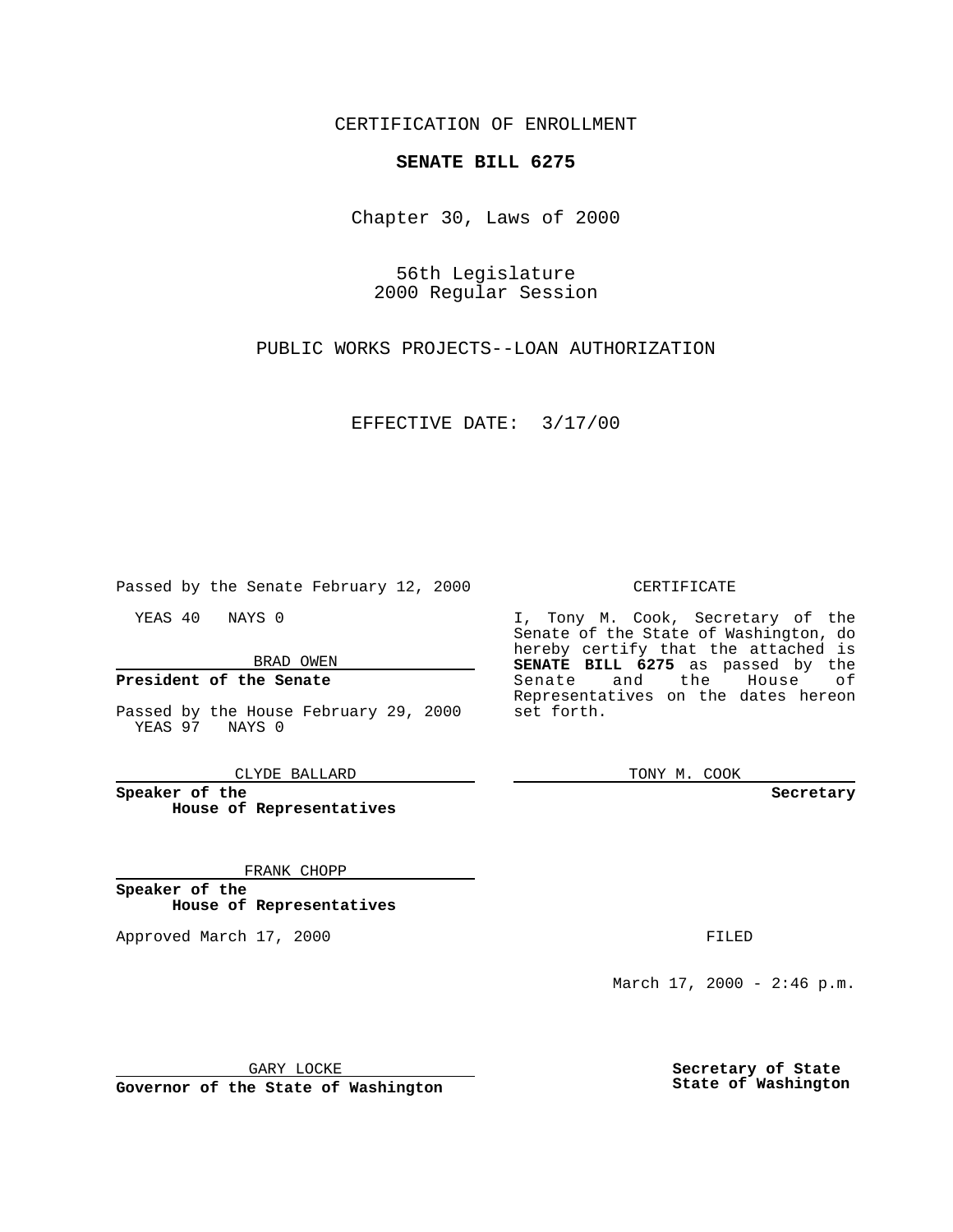# **SENATE BILL 6275** \_\_\_\_\_\_\_\_\_\_\_\_\_\_\_\_\_\_\_\_\_\_\_\_\_\_\_\_\_\_\_\_\_\_\_\_\_\_\_\_\_\_\_\_\_\_\_

\_\_\_\_\_\_\_\_\_\_\_\_\_\_\_\_\_\_\_\_\_\_\_\_\_\_\_\_\_\_\_\_\_\_\_\_\_\_\_\_\_\_\_\_\_\_\_

Passed Legislature - 2000 Regular Session

**State of Washington 56th Legislature 2000 Regular Session By** Senators McAuliffe and Zarelli; by request of Public Works Board Read first time 01/12/2000. Referred to Committee on Ways & Means.

 AN ACT Relating to authorization for projects recommended by the public works board; creating a new section; and declaring an emergency.

BE IT ENACTED BY THE LEGISLATURE OF THE STATE OF WASHINGTON:

 NEW SECTION. **Sec. 1.** Pursuant to chapter 43.155 RCW, the following project loans recommended by the public works board are authorized to be made with funds previously appropriated from the public works assistance account:

 (1) Alderwood Water District--domestic water project--install approximately 14,000 feet of water line along with associated valves and fittings ...................... \$1,402,800 (2) Annapolis Water District--domestic water project--construct well 12 no. 21, and paint the salmonberry storage tanks . . . . . . \$744,300 (3) Annapolis Water District--domestic water project--replace corroded water pipes in the Harold Drive and Gilette Avenue areas . \$406,800 (4) Asotin County Public Utility District--domestic water project-- rebuild/replace wells 4 and 6. Update control systems for pumps, replace approximately 19,000 feet of water line, and paint three storage tanks...................... \$1,620,000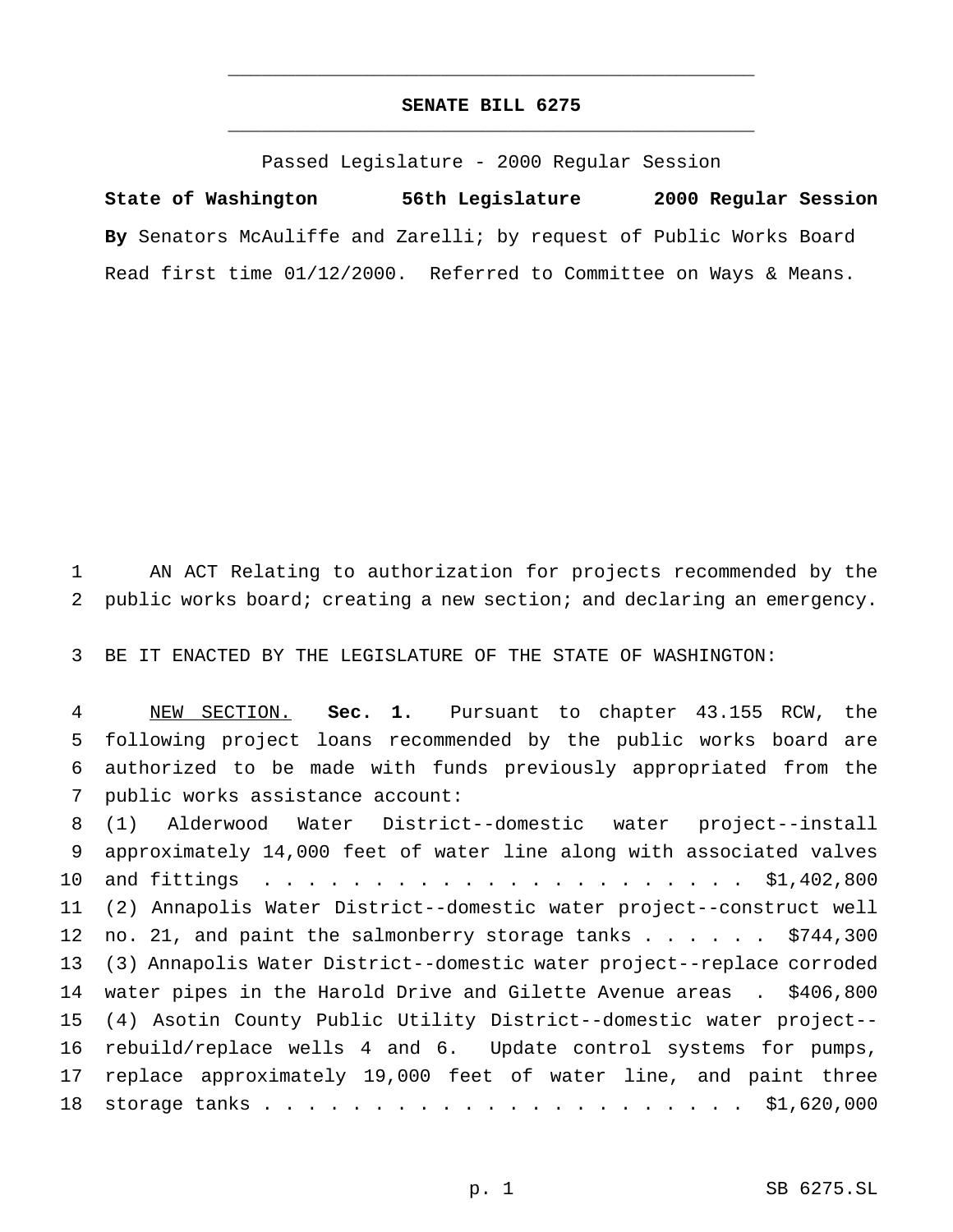(5) City of Battle Ground--sanitary sewer project--locate and replace 2 sections of the sewer lines that have failed . . . . . . \$1,400,000 (6) Benton City--domestic water project--construct a zone 2 tank capable of holding 500,000 gallons of water, and the transmission lines and related equipment, install telemetry systems, chlorination systems, and all necessary housing, associated equipment, and instrumentation in three wells........................ \$652,325 (7) Benton County--road project--construct 7.5 miles of new roadway and 9 realign 3 miles of existing roadway . . . . . . . . . . \$2,561,466 (8) City of Bonney Lake--domestic water project--replace 11,000 linear feet of inadequate mains, fire hydrants, service lines to meters, roadway overlay, and install pressure-reducing valves and associated equipment......................... \$723,800 (9) City of Bremerton--storm sewer project--construct storm sewers in the Sinclair Inlet subbasin from 1st Street to the north and along Kitsap Way, North, and Arsenal Way subbasins ...... \$4,195,800 (10) City of Bremerton--storm sewer project--plan, design, and construct combined sewer overflow reduction facilities for Pine Road, Tracyton Beach, East Park, and Trenton Avenue basins . . \$2,804,200 (11) City of Brewster--domestic water project--design and construct a new booster pump station, install associated equipment, telemetry devices, and water main. Construct new building to house the equipment .............................. \$137,900 (12) City of Castle Rock--sanitary sewer project--design and construct a new headworks/influent structure and associated equipment, install alarm and telemetry system, a generator, and construct a new building 27 to house new equipment and telemetry  $\ldots$ .......... \$658,000 (13) Chelan County Public Utility District--domestic water project-- install new water mains, pressure-reducing station, associated equipment, create new pressure zone, install reservoir outfall piping, 31 and a storm water overflow retention pond . . . . . . . . \$363,000 (14) Clark Public Utilities--domestic water project--replace approximately 74,000 linear feet of water line in various parts of the service area ...................... \$2,100,000 (15) Clark Public Utilities--sanitary sewer project--design new components and upgrades to the system, improve inlet piping, enlarge existing and construct new aeration basins, enlarge the digestor, construct an additional clarifier, install ultraviolet disinfection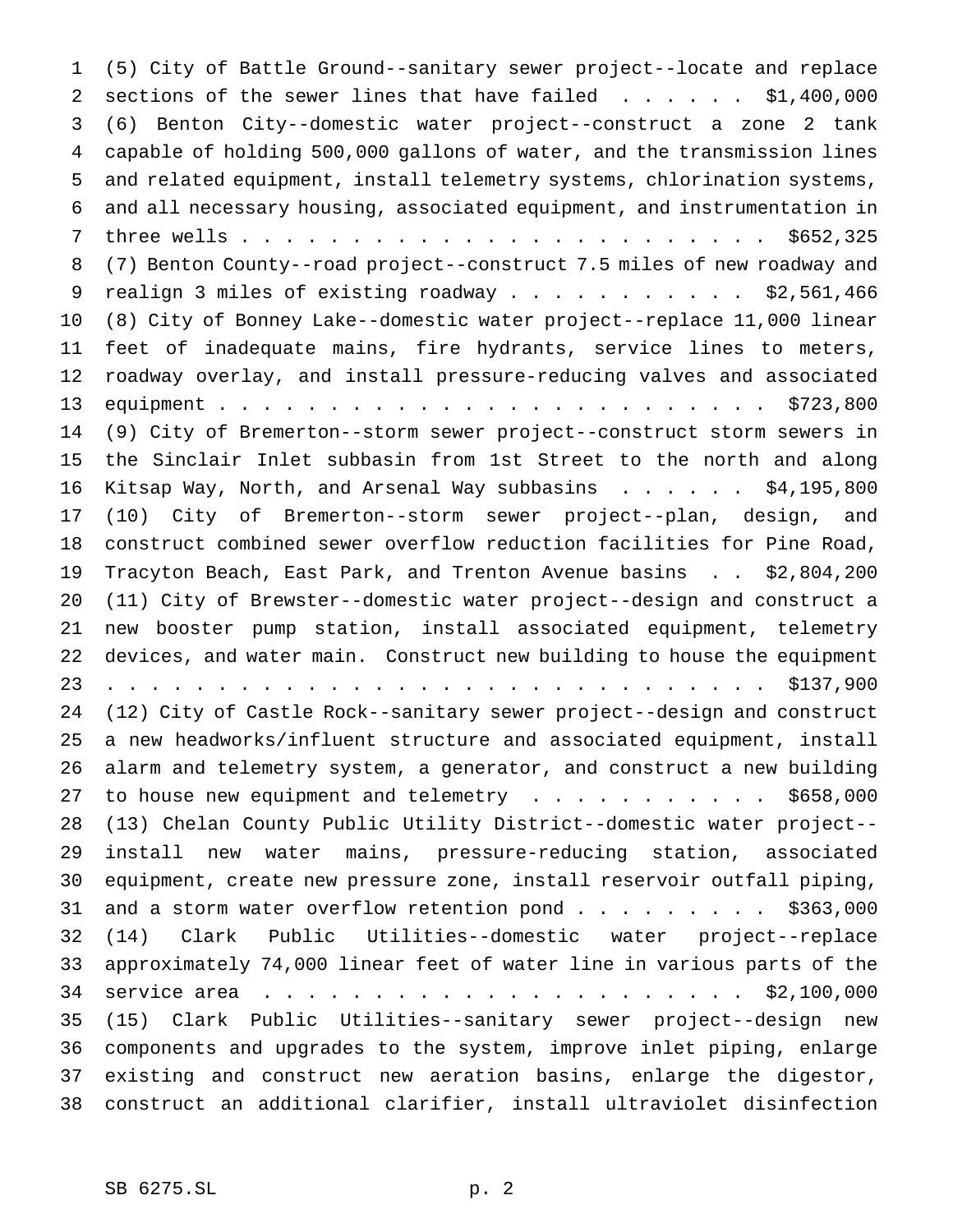system, install mixed media filters, and construct structures to 2 accommodate these new facilities . . . . . . . . . . . \$1,171,944 (16) Covington Water District--domestic water project--develop a supply pipeline with the City of Tacoma, by purchasing water rights, constructing a 34-mile pipeline, improving the headworks diversion dam, construct an intertie with Seattle's water system, increase the capacity of the Howard Hanson Dam, expand the chlorination, fluoridation, and corrosion control facilities, and handle 9 environmental enhancements . . . . . . . . . . . . . . . \$7,000,000 (17) Cowlitz County--sanitary sewer project--design and construct improvements to the sanitary sewer plant, including the construction of two new clarifiers, new lab/control building, and associated equipment......................... \$680,480 (18) Diking District No. 2 of Cowlitz County--storm sewer project- design and construct a new storm water pump station with an approximate 16 capacity of 140 cubic feet per second . . . . . . . . . \$2,293,200 (19) City of East Wenatchee--road project--improve approximately 2,900 linear feet of 11th Street NE from Baker Avenue to Eastmont Avenue, by reconstructing roadway, curb, gutter, sidewalk, bus pullouts, storm drainage, and water mains. In addition, bicycle lanes, intersection illumination, signage, and related improvements will be made .............................. \$608,400 (20) Town of Eatonville--sanitary sewer project--construct a two-cell batch reactor treatment plant sized for approximately 500,000 gallons per day. Ammonia treatment for a load of 100 pounds per day as required by the NPDES permit will be included. Ultraviolet light disinfection and construction of a force main pump station \$750,000 (21) City of Enumclaw--sanitary sewer project--replace over 20,000 linear feet of sewer line along with inspections of pipe, geotechnical evaluations, design, and construction inspection of the lines ............................. \$3,749,400 (22) City of Goldendale--sanitary sewer project--design and construct an ultraviolet light treatment process, and associated equipment and 34 telemetry instrumentation . . . . . . . . . . . . . . . . \$2,124,500 (23) City of Granite Falls--sanitary sewer project--construction of a secondary clarifier, mixers, an ultraviolet disinfection system, and 37 associated equipment and telemetry . . . . . . . . . . . . \$440,000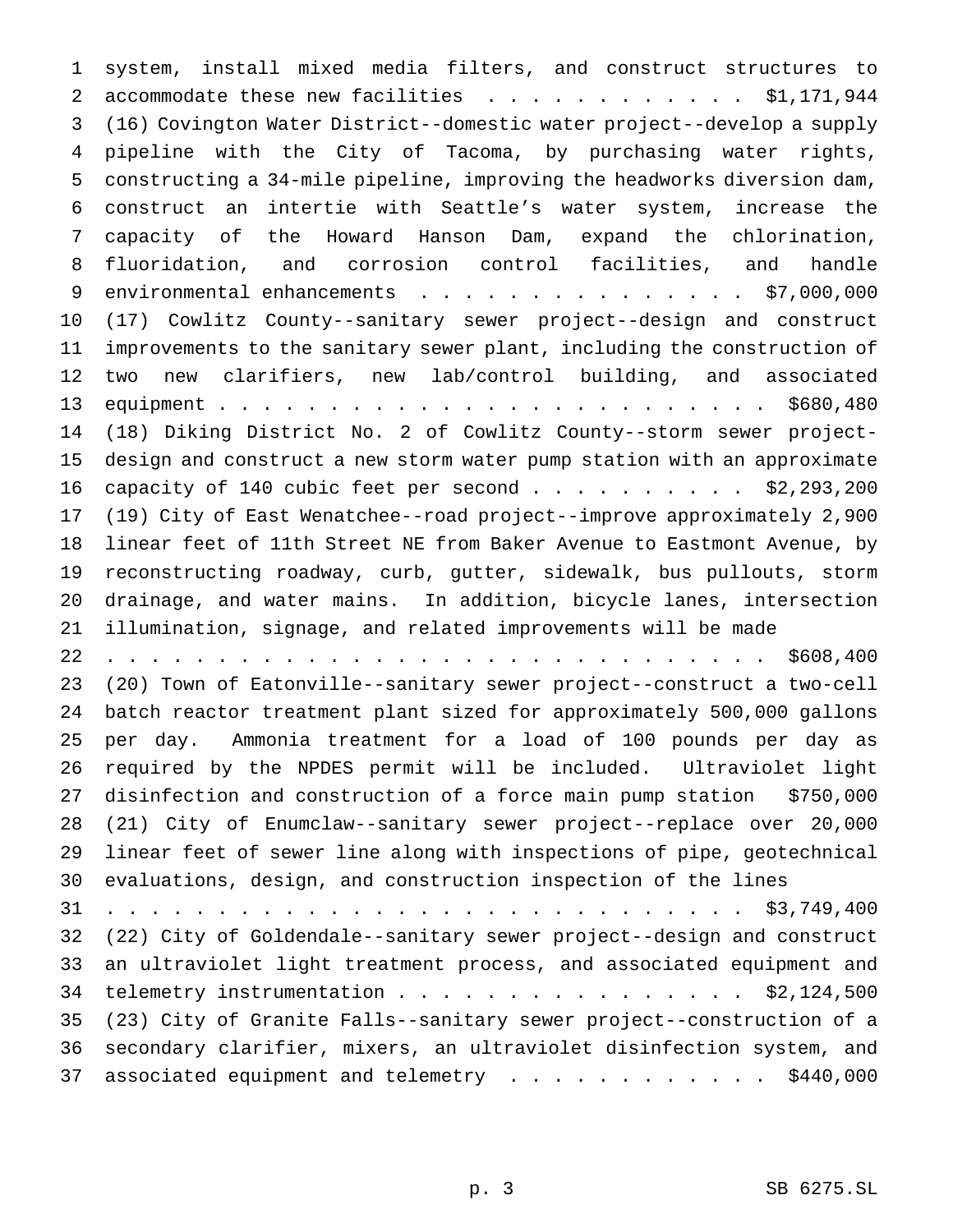(24) Highline Water District--domestic water project--install approximately 22,500 linear feet of pipe, hydrants, valves, and 3 associated equipment and material.............. \$2,217,600 (25) Highline Water District--domestic water project--construct two wells and install associated equipment and piping.... \$3,438,000 (26) City of Kennewick--road project--improvements on three key arterials, South Vancouver Street, W. 19th Avenue, and 27th Avenue. These improvements will include storm drainage systems, sidewalks, bike lanes, and street and traffic lights. Water and sewer line upgrades 10 will be made as well . . . . . . . . . . . . . . . . . \$4,550,000 (27) City of Kennewick--sanitary sewer project--install new aerators, PVC liners, replace underwater electrical cables, and remove biosolids ............................. \$2,450,000 (28) King County Water District No. 49--domestic water project--replace approximately 23,000 linear feet of water line, several hundred residential service lines, fire hydrants, and install additional hydrants around the Blakley Manor subdivision and the 16th Avenue area .......................... \$1,401,300 (29) King County Water District No. 90--domestic water project--replace approximately 11,700 feet of pipe, install new fire hydrants, water services, valves, and other appurtenances, as well as asbestos/cement 22 overlay of the road surfaces . . . . . . . . . . . . . . \$965,542 (30) King County Water District No. 90--domestic water project--install back-up generators for two pumps, install or repair existing motors and pumps in three stations, and upgrade electrical panels in six. Vaults 26 will be replaced at a number of sites  $\ldots$ ......... \$290,500 (31) King County Water District No. 119--domestic water project-- interconnect the district's two water distribution systems through a 7,000-foot water line. Install associated equipment and replace pump 30 process with gravity feed process . . . . . . . . . . . . . \$563,500 (32) Kitsap County Sewer District No. 5--sanitary sewer project-- install approximately 5,500 feet of sewer main and 3,000 feet of side sewer lines....................... \$1,116,900 (33) Lake Stevens Sewer District--sanitary sewer project--install a new ultraviolet light disinfection unit, redundant capacity and emergency power, new auxiliary generator, pump at the chlorine contact tank, new screens, and grit dumpster area roof, and replacement of headworks. The operations building will be expanded and minor site work will be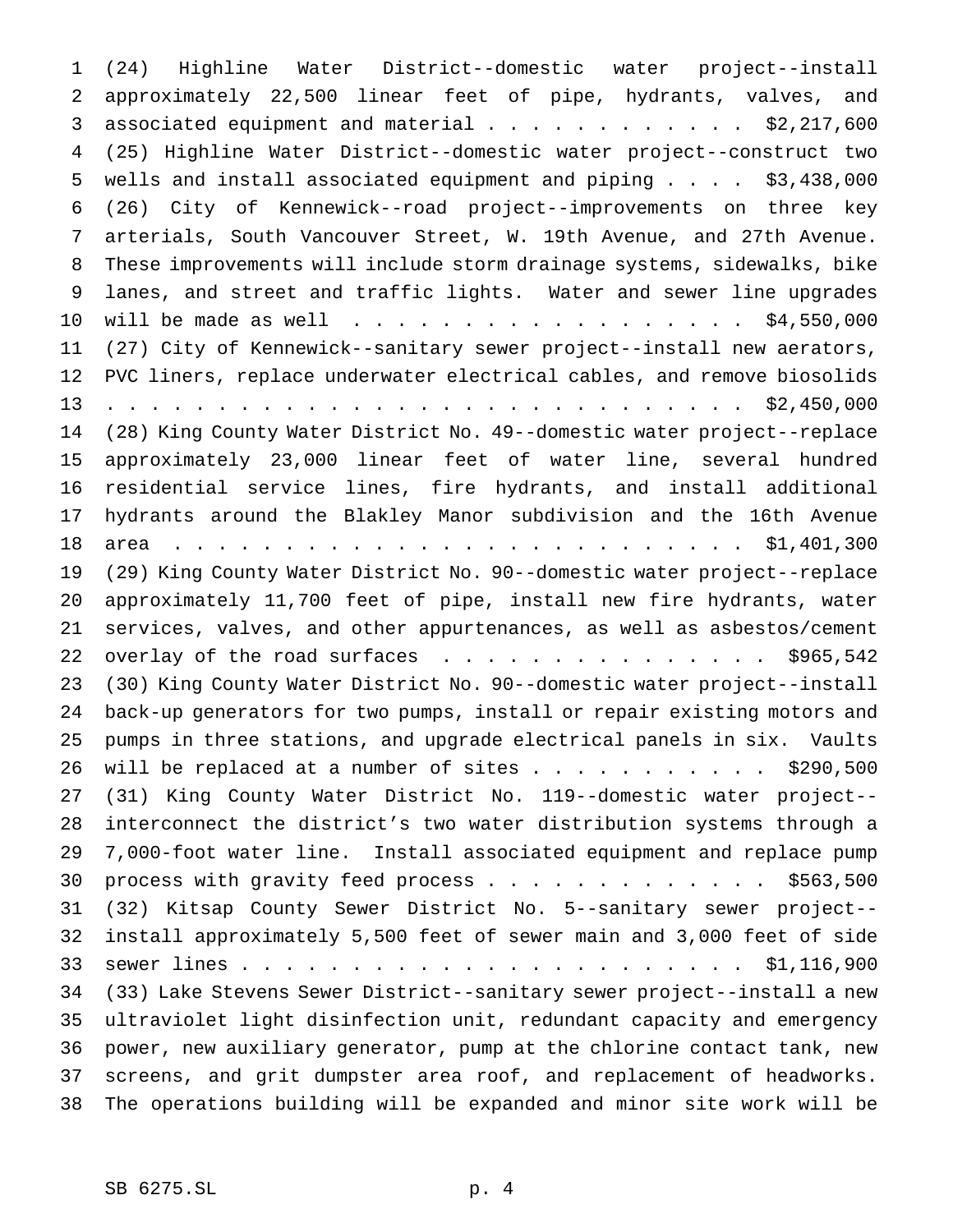completed to repair or replace pipes, water lines, and roadways. 2 Sludge will be removed and disposed . . . . . . . . . . \$3,654,000 (34) Lakehaven Utility District--sanitary sewer project--installation of ultraviolet light disinfection systems at two plants, associated modifications to the plants. Lakota plant will replace headworks, 6 screens, and associated equipment  $\ldots$ ............. \$1,575,700 (35) Lewis County Water and Sewer District No. 6--domestic water project--construct a new water system for Lake Mayfield Village, including a 48,000-gallon, and a 60,000-gallon reservoir, a new booster pump, approximately 25,000 feet of water line, 20 hydrants, and more than 250 service connections. The project will also construct a new sewer collection system, new wastewater treatment plant, and an effluent outfall, along with associated equipment and controls .............................. \$400,000 (36) Liberty Lake Sewer and Water District--sanitary sewer project-- replace 2,600 feet of sewer line, and manholes ...... \$302,252 (37) Liberty Lake Sewer and Water District--domestic water project-- construct a reservoir for the area, replace the three small pumps. Construct a 210,000-gallon storage tank, and install approximately 3,100 feet of transmission line and 1,700 feet of overflow pipe .............................. \$382,500 (38) City of Long Beach--sanitary sewer project--install an ultraviolet light disinfection system, upgrade lift station from two pumps to three, modify headworks, and install an emergency generator .............................. \$180,000 (39) City of Olympia--bridge project--Replace existing 4th Avenue Bridge with a three-lane bridge, which will include right-turn lanes both westbound and eastbound, two bike lanes, roadway approaching bridge will be modified, and a pedestrian link from Percival Landing to Heritage Park will be constructed. Utilities, sidewalks, and traffic 31 controls will be upgraded . . . . . . . . . . . . . . . . \$6,721,144 (40) Olympic View Water and Sewer District--domestic water project-- replace approximately 4,000 feet of water line. Pressure valves and associated equipment and controls will be installed as warranted .............................. \$364,500 (41) Olympic View Water and Sewer District--sanitary sewer project-- rehabilitate approximately 3,225 feet of sewer line in four areas around Robin Hood Drive.................. \$459,000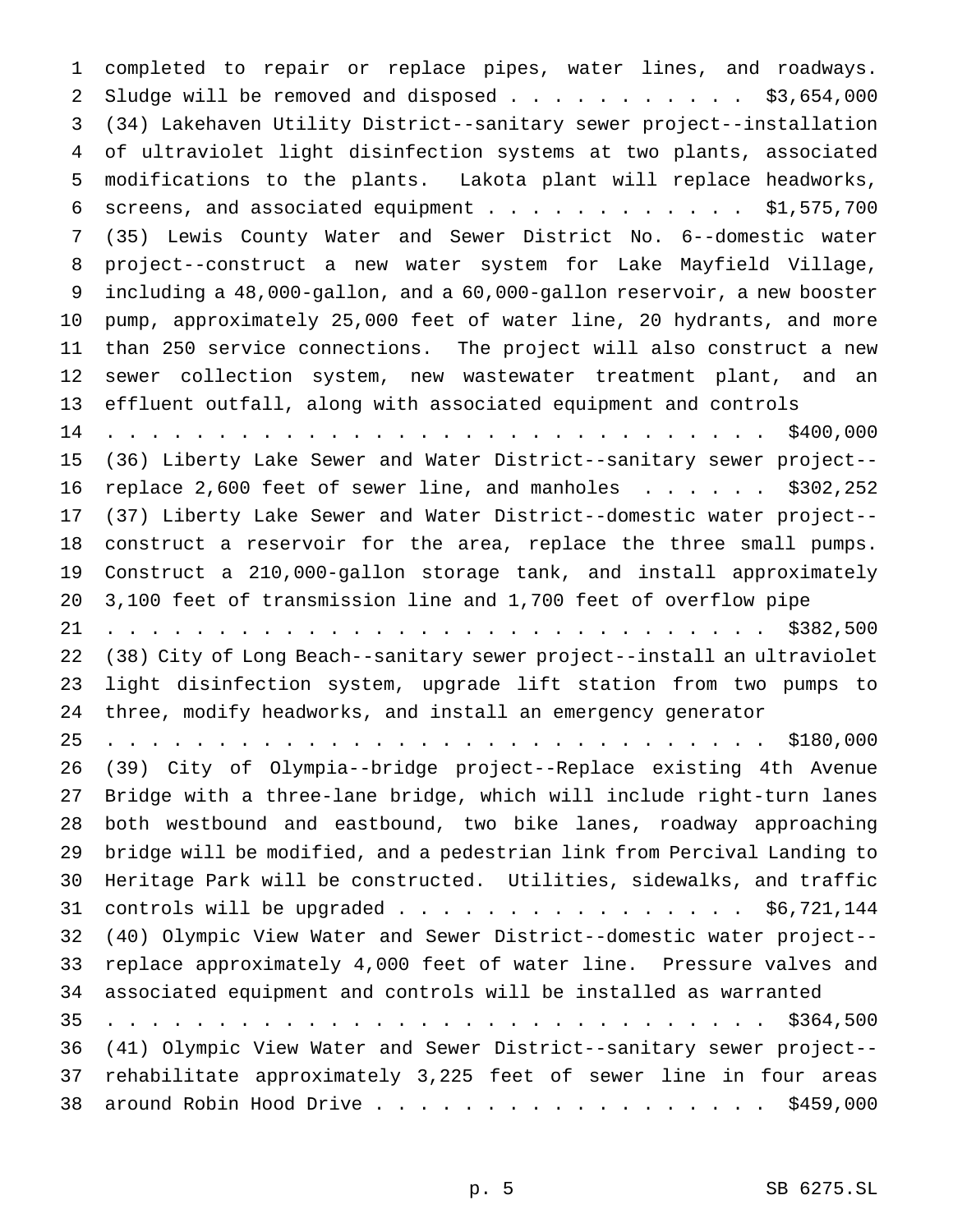(42) Pasadena Park Irrigation District--domestic water project-- construct a 600,000-gallon reservoir along with associated piping to connect to the transmission line. Construct a new booster pump building with three pumps being installed and associated electronics and controls ....................... \$344,431 (43) City of Pasco--sanitary sewer project--install approximately 37,000 feet of sewer line to connect homes, businesses, and the Port of 8 Pasco with the treatment facility . . . . . . . . . . . \$2,100,000 (44) City of Port Angeles--road project--resurface approximately 9,500 feet of roadway. Bridge, expansion joints, and pile caps will be repaired or replaced. In addition, sidewalks, traffic controls, storm drainage, and other related improvements will be made to the Eighth Street corridor..................... \$1,932,000 (45) City of Port Angeles--domestic water project--construct and install three reservoir covers and add a disinfection system to one reservoir........................ \$1,168,300 (46) City of Poulsbo--road project--restore and preserve Front Street and Lindvig Way by overlaying approximately 5,000 feet of road surface. The project includes sidewalks, storm drainage, traffic controls, replace approximately 3,000 feet of water main, and other related improvements ...................... \$1,527,300 (47) City of Richland--domestic water project--replace approximately 100,000 feet of water line, hydrants, controls, side services, and 24 other related improvements . . . . . . . . . . . . . . . \$7,000,000 (48) Sammamish Plateau Water and Sewer District--domestic water project--construct new well, install a pump, electronics, water treatment system, controls, and replacement of approximately 10,000 feet of water line .................... \$902,195 (49) City of Seattle--bridge project--replace critical components of the Ballard Bridge's mechanical-electrical system, install electrical controls, lighting, traffic controls, and other related equipment ............................. \$5,670,000 (50) Shoreline Wastewater Management District--sanitary sewer project-- repair or replace pumps, control systems, electronics, ventilation systems, valves and controls, and associated improvements to the lift stations ......................... \$823,500 (51) Snohomish County--solid waste project--acquire additional land and demolish existing facility. Construct 42,000 square foot handling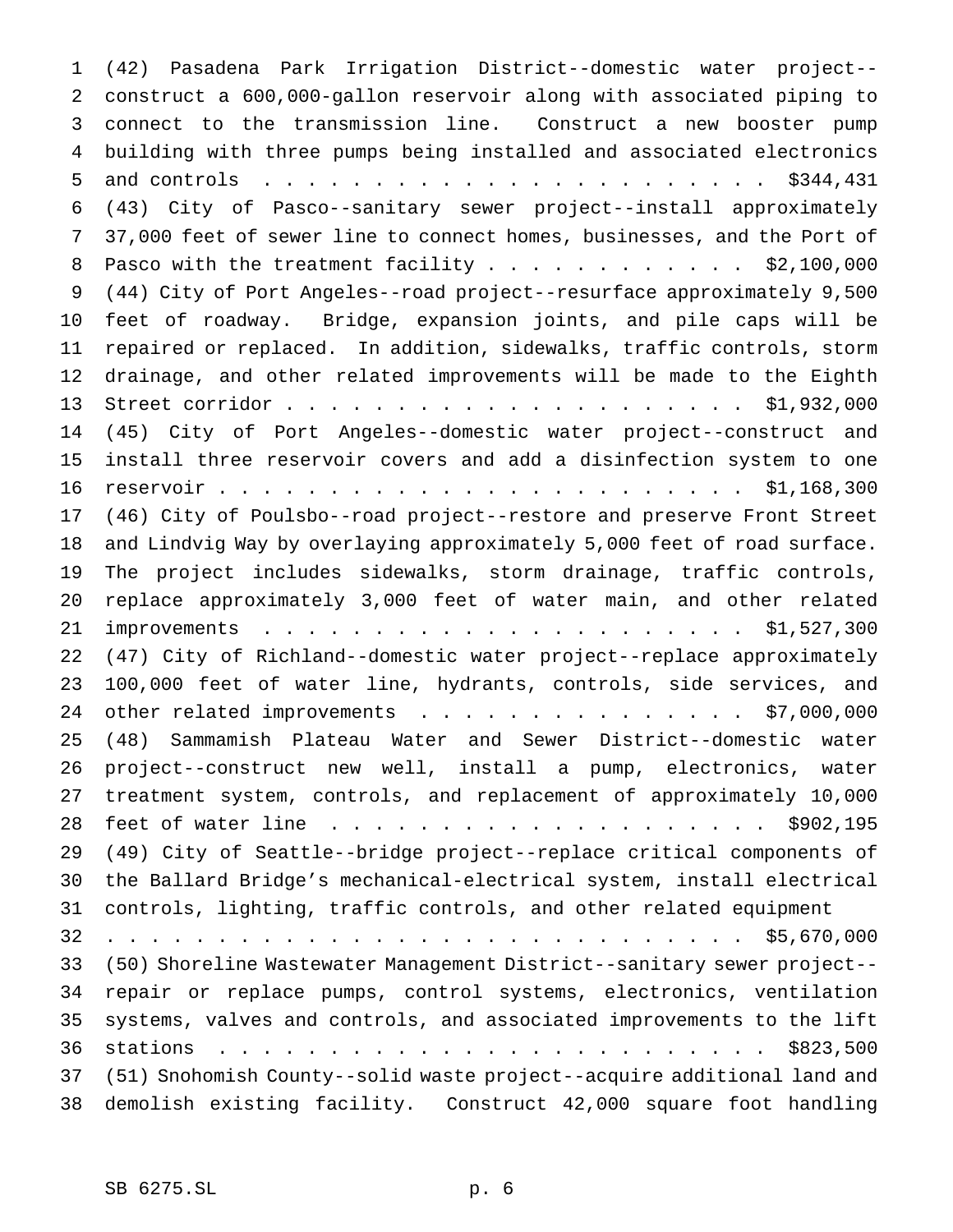building. Roadways, storm drainage, parking, controls, and related facilities/equipment will be upgraded.......... \$10,000,000 (52) Soos Creek Water and Sewer District--sanitary sewer project-- construct lift station 38, install approximately 4,500 feet of sewer pipe, associated controls, electronics, and other equipment. Lake Wilderness Trail will be restored as part of the project \$1,779,000 (53) Southwest Suburban Sewer District--sanitary sewer project--the Salmon Creek and Miller Creek treatment plants will be upgraded by replacing course screening equipment, installing pump diffusers, and pumping stations. Salmon Creek outfall lines will be repaired as warranted, controls and related equipment and materials will be installed as needed................... \$1,861,300 (54) City of Sumner--sanitary sewer project--project will upgrade the nitrogen removal process, improve pumping, install a new headworks, add clarifiers, centrifuge dewatering equipment, increase lab space, improve flood protection, and install ultraviolet disinfection system. In addition, controls, electronics, and associated equipment and 18 materials will be installed . . . . . . . . . . . . . . . \$3,326,700 (55) City of Tenino--domestic water project--design and install corrosion control facility, and associated plumbing, controls, 21 electronics, and buildings . . . . . . . . . . . . . . . . \$80,500 (56) City of Tonasket--sanitary sewer project--construct new wastewater treatment facility, including new headworks, aeration basin, secondary clarifier, process building, ultraviolet light disinfection system, outfall line to the river, sludge storage, and lab facilities. In addition, associated equipment controls, electronics, and materials necessary to operate the plant will be installed .... \$2,380,000 (57) City of Union Gap--domestic water project--construct a new well capable of supplying 1,500 gallons per minute, along with the construction of a wellhouse. Install approximately 200 feet of transmission line, water treatment equipment, and associated controls, 32 electronics, and materials  $\ldots$ ......................... \$724,129 (58) City of University Place--road project--widen approximately 3,500 feet of roadway to provide concrete curbs, gutters, sidewalks, bike lanes, and associated material. Improvements to storm drainage, and safety-related improvements, including street lighting, traffic 37 controls, and signage  $\ldots$ .............................\$960,000